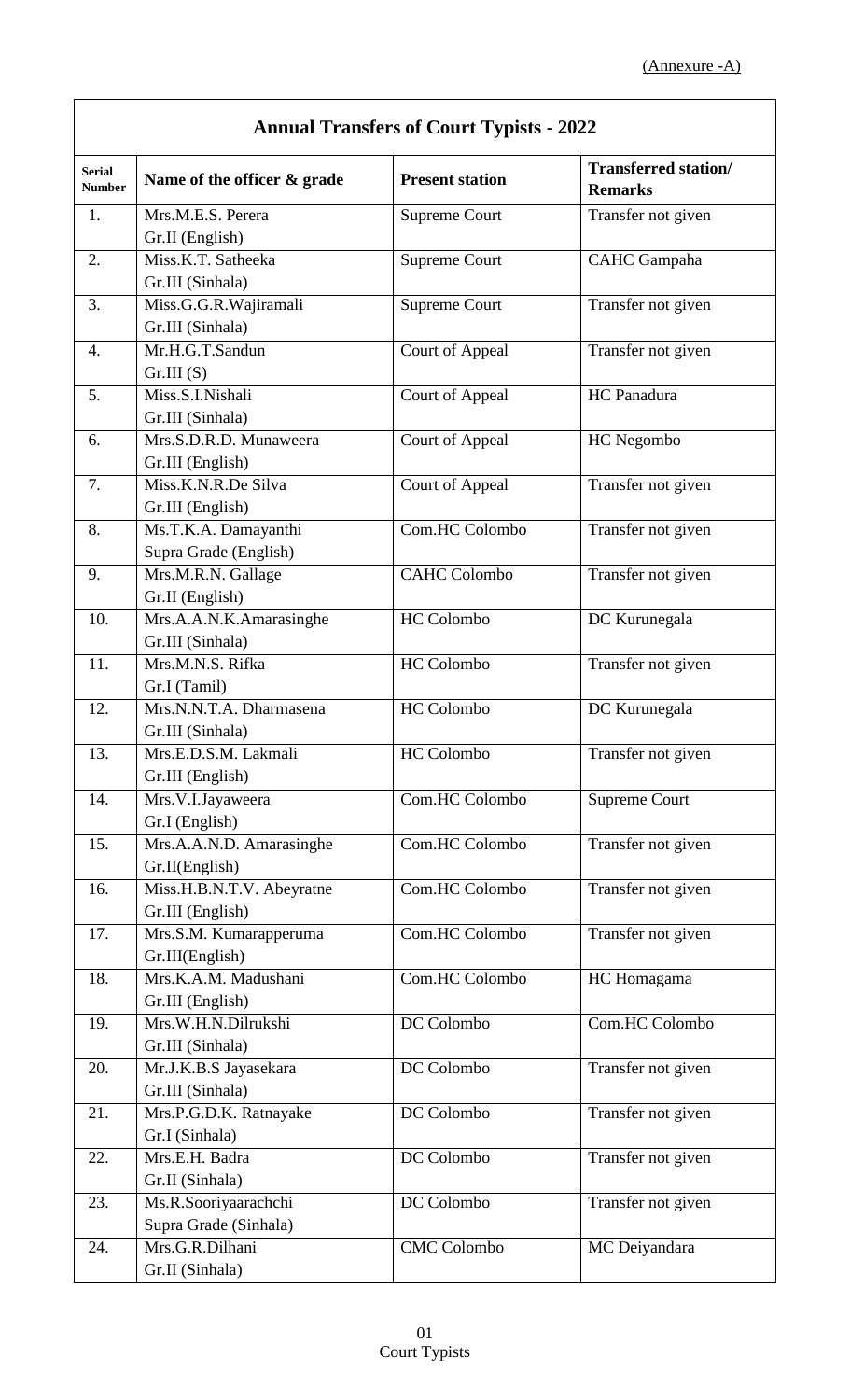| 25. | Mrs.D.U.Jayasekara                              | <b>CMC Colombo</b>   | Transfer not given                      |
|-----|-------------------------------------------------|----------------------|-----------------------------------------|
|     | Gr.III (Sinhala)                                |                      |                                         |
| 26. | Mrs.H.T.T.Lakmali<br>Gr.III (Sinhala)           | <b>CMC</b> Colombo   | Transfer not given                      |
| 27. | Mrs.K.Y.D.Saumyamala<br>Gr.III (Sinhala)        | <b>CMC</b> Colombo   | Transfer not given                      |
| 28. | Miss.K.T.C.K.L De Silva                         | <b>CMC</b> Colombo   | Transfer not given                      |
|     | Gr.III (Sinhala)                                |                      |                                         |
| 29. | Mrs.A.Seneviratne                               | MC Fort              | DC/MC Hambantota                        |
|     | Gr.I (Sinhala)                                  |                      |                                         |
| 30. | Mrs.H.K.D. Madushani                            | MC Fort              | Transfer not given                      |
|     | Gr.III (Sinhala)                                |                      |                                         |
| 31. | Mrs.H.L.M.Prabha                                | DC Mt. Lavinia       | Transfer not given                      |
|     | Gr.II (Sinhala)                                 |                      |                                         |
| 32. | Mrs.W.V.A.D. Madushani                          | DC Mt. Lavinia       | Transfer not given                      |
|     | Gr.III (Sinhala)                                |                      |                                         |
| 33. | Mrs. L.A.D.S.P. Gunawardana                     | MC Mt. Lavinia       | MC Nugegoda                             |
|     | Gr III (Sinhala)                                |                      |                                         |
| 34. | Mrs. G.H.R.S. Maduwanthi                        | MC Mt. Lavinia       | Transfer not given                      |
|     | Gr.III (Sinhala)                                |                      |                                         |
| 35. | Mrs.L.M. Kaushalya                              | MC Maligakanda       | Transfer not given                      |
|     | Gr.III (Sinhala)                                |                      |                                         |
| 36. | Mrs.M.A.D.J. Wasana                             | MC Nugegoda          | DC Panadura                             |
|     | Gr.II (Sinhala)                                 |                      |                                         |
| 37. | Mrs.R.K.C.M.Kusumsiri                           | Juv. MC Battaramulla | Transfer not given                      |
|     | Gr III (Sinhala)                                |                      |                                         |
| 38. | Mrs M.G.R. Udeni                                | CAHC Kalutara        | Transfer not given                      |
|     | Gr III (Sinhala)                                |                      |                                         |
| 39. | Miss G.H.N. Rasanjali                           | CAHC Kalutara        | Transfer not given                      |
|     | Gr III (Sinhala)                                |                      |                                         |
| 40. | Mrs D.D. Dilrukshi                              | <b>CAHC</b> Kalutara | Transfer not given                      |
|     | Gr II (English)                                 |                      |                                         |
| 41. | Mrs.S.Weerarathne                               | DC/MC Moratuwa       | MC Panadura                             |
|     | Gr.II (Sinhala)                                 |                      |                                         |
| 42. | Mr.L.U. Jayasundara                             | MC Matugama          | <b>DC/MC</b> Moratuwa                   |
|     | Gr.II (Sinhala)                                 |                      |                                         |
| 43. | Mrs.I.N. Sandanayake                            | DC Panadura          | MC Mt.Lavinia                           |
|     | Gr.I (Sinhala)                                  |                      |                                         |
| 44. | Mrs. A.H.N.T. Apsara                            | MC Panadura          | DC/MC Moratuwa                          |
|     | Gr. I (Sinhala)                                 |                      |                                         |
| 45. | Mrs. G.N.D. Karunarathna                        | <b>CAHC</b> Gampaha  | Court of Appeal                         |
|     | Gr I (English)                                  |                      |                                         |
| 46. | Mrs.A.R.S.D. Kumari                             | HC Gampaha           | HC Kurunegala                           |
|     | Supra Grade (Sinhala)<br>Mrs.P.M.N.R. Pathirana |                      |                                         |
| 47. |                                                 | DC Gampaha           | MC Mahara                               |
|     | Gr. II (Sinhala)                                |                      | (To be posted to proposed<br>DC Mahara) |
| 48. | Mrs.W.S.C. Perera                               | CAHC Negombo         | HC Chilaw                               |
|     | Gr.II (English)                                 |                      |                                         |
| 49. | Mr.M.L.I.R. Fernando                            | HC Negombo           | Court of Appeal                         |
|     | Gr.III (Sinhala)                                |                      |                                         |
| 50. | Mrs.K.H.I.S. Wijayaratne                        | HC Negombo           | Transfer not given                      |
|     | Gr.III(English)                                 |                      |                                         |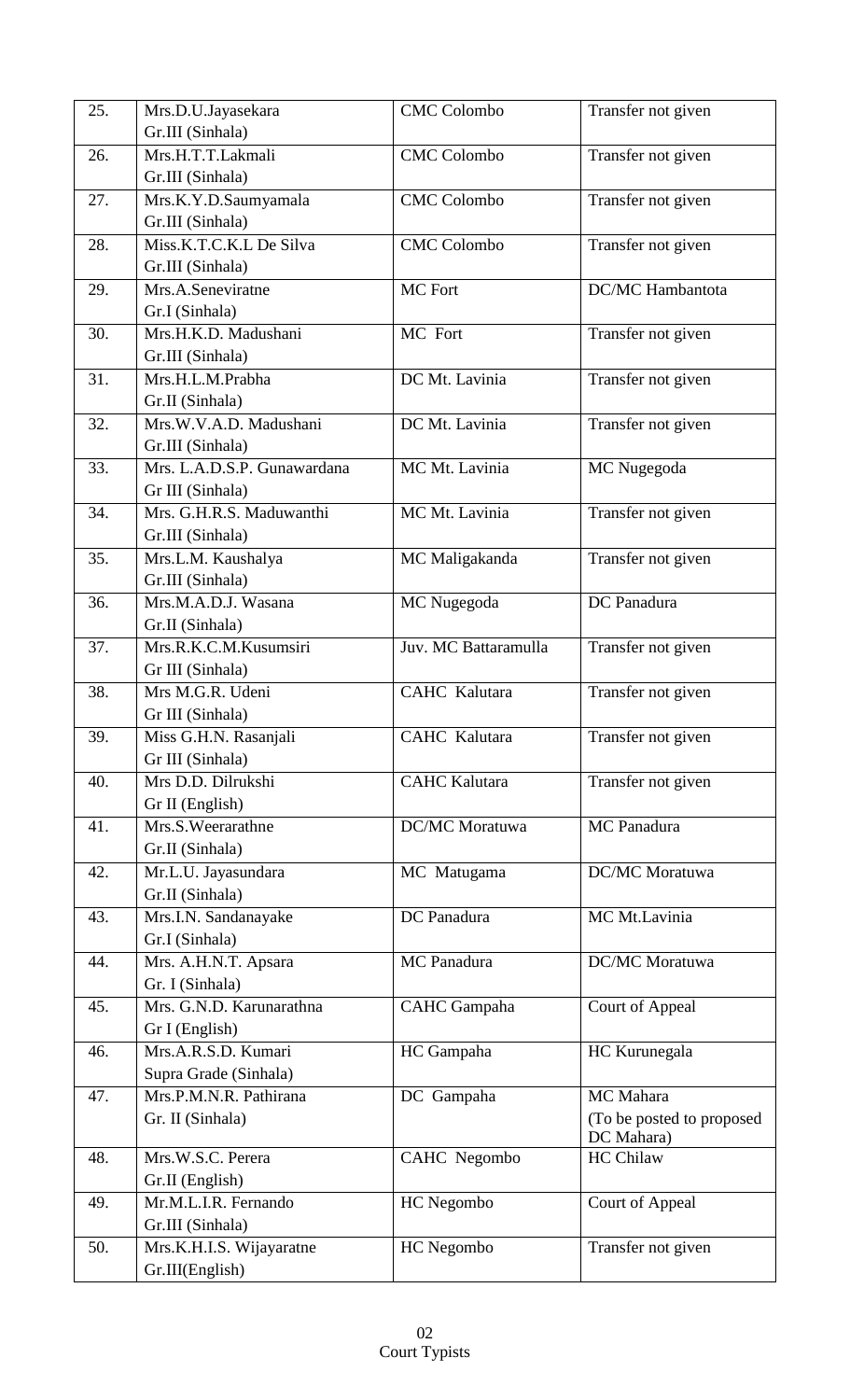| 51. | Mrs.L.W.G. Sandadinithi                | HC Negombo              | MC Matugama                             |
|-----|----------------------------------------|-------------------------|-----------------------------------------|
|     | Gr.III (Sinhala)                       |                         |                                         |
| 52. | Mrs.W.A.A.U. Wijayalath                | DC Negombo              | Transfer not given                      |
|     | Gr. III (Sinhala)                      |                         |                                         |
| 53. | Miss. R.P.N. Lakeesha                  | MC Negombo              | Transfer not given                      |
|     | Gr III (Sinhala)                       |                         |                                         |
| 54. | Miss. G.A.N. Hashara                   | MC Negombo              | Transfer not given                      |
|     | Gr III (Sinhala)                       |                         |                                         |
| 55. | Ms.D.A.B.P. Dedigama                   | MC Welisara             | Transfer not given                      |
|     | Gr. III (Sinhala)                      |                         |                                         |
| 56. | Mrs. J.P.C.S Fernando                  | DC/MC Minuwangoda       | MC Mahara                               |
|     | Gr III (Sinhala)                       |                         | (To be posted to proposed<br>DC Mahara) |
| 57. | Mrs.U.D. Subadra                       | DC Awissawellla         | HC Ratnapura                            |
|     | Gr I (Sinhala)                         |                         |                                         |
| 58. | Mrs. P.N. Madhubhani                   | DC Awissawellla         | Transfer not given                      |
|     | Gr III (Sinhala)                       |                         |                                         |
| 59. | Mrs.M.B.I.D. Bandara                   | MC Homagama             | Transfer not given                      |
|     | Gr.II (Sinhala)                        |                         |                                         |
| 60. | Mrs.P.D.A.S. Karunathilake             | MC Balapitiya           | Transfer not given                      |
|     | Gr.III(Sinhala)                        |                         |                                         |
| 61. | Mrs.G.G.R.C. Piyathilake               | MC Balapitiya           | HC Colombo                              |
|     | Supra Grade (Sinhala)                  |                         |                                         |
| 62. | Mrs.H.I.Sepala                         | <b>HC</b> Galle         | MC Matara                               |
|     | Gr.I (Sinhala)                         |                         |                                         |
| 63. | Mrs.W.A.S.Lakmali                      | <b>HC</b> Galle         | Transfer not given                      |
|     | Gr.II (Sinhala)                        |                         |                                         |
| 64. | Miss.M.G.M.Keshani                     | <b>HC</b> Galle         | Transfer not given                      |
|     | Gr.III (English)                       |                         |                                         |
| 65. | Miss.B.G.C. Divyanjali                 | MC Elpitiya             | Transfer not given                      |
| 66. | Gr. III (Sinhala)<br>Mrs.P.A.Jayaweera | DC/MC Udugama           | Transfer not given                      |
|     | Gr.I (Sinhala)                         |                         |                                         |
| 67. | Mrs.K.K.T.W. Kumari                    | DC/MC Udugama           | Transfer not given                      |
|     | Gr.II (Sinhala)                        |                         |                                         |
| 68. | Mrs.D.W.Pradeepa Malani                | <b>CAHC</b> Matara      | Transfer not given                      |
|     | Gr.I (English)                         |                         |                                         |
| 69. | Miss.W.G.M. De Silva                   | HC Matara               | Transfer not given                      |
|     | Gr.III (English)                       |                         |                                         |
| 70. | Mr.D.W.R. Sameera                      | DC/MC Walasmulla        | Transfer not given                      |
|     | Gr.II (Sinhala)                        |                         |                                         |
| 71. | Mrs.S.P.J.Lakshmi                      | HC Hambantota           | Transfer not given                      |
|     | Gr.II (Sinhala)                        |                         |                                         |
| 72. | Mrs.K.B.C.Wathsala                     | HC Hambantota           | Transfer not given                      |
|     | Gr.III(Sinhala)                        |                         |                                         |
| 73. | Miss.R.U.Chinthika                     | HC Hambantota           | Transfer not given                      |
| 74. | Gr.III (Sinhala)<br>Mrs.S.M.S. Amali   | <b>DC/MC</b> Hambantota | Transfer not given                      |
|     | Gr.II (Sinhala)                        |                         |                                         |
| 75. | Mrs.K.G.G.G.Ireshani                   | <b>DC/MC</b> Hambantota | MC Angunukolapelessa                    |
|     | Gr.III (Sinhala)                       |                         |                                         |
| 76. | Mrs.N.H.N.Sewwandi                     | DC/MC Tissamaharama     | Transfer not given                      |
|     | Gr.III (Sinhala)                       |                         |                                         |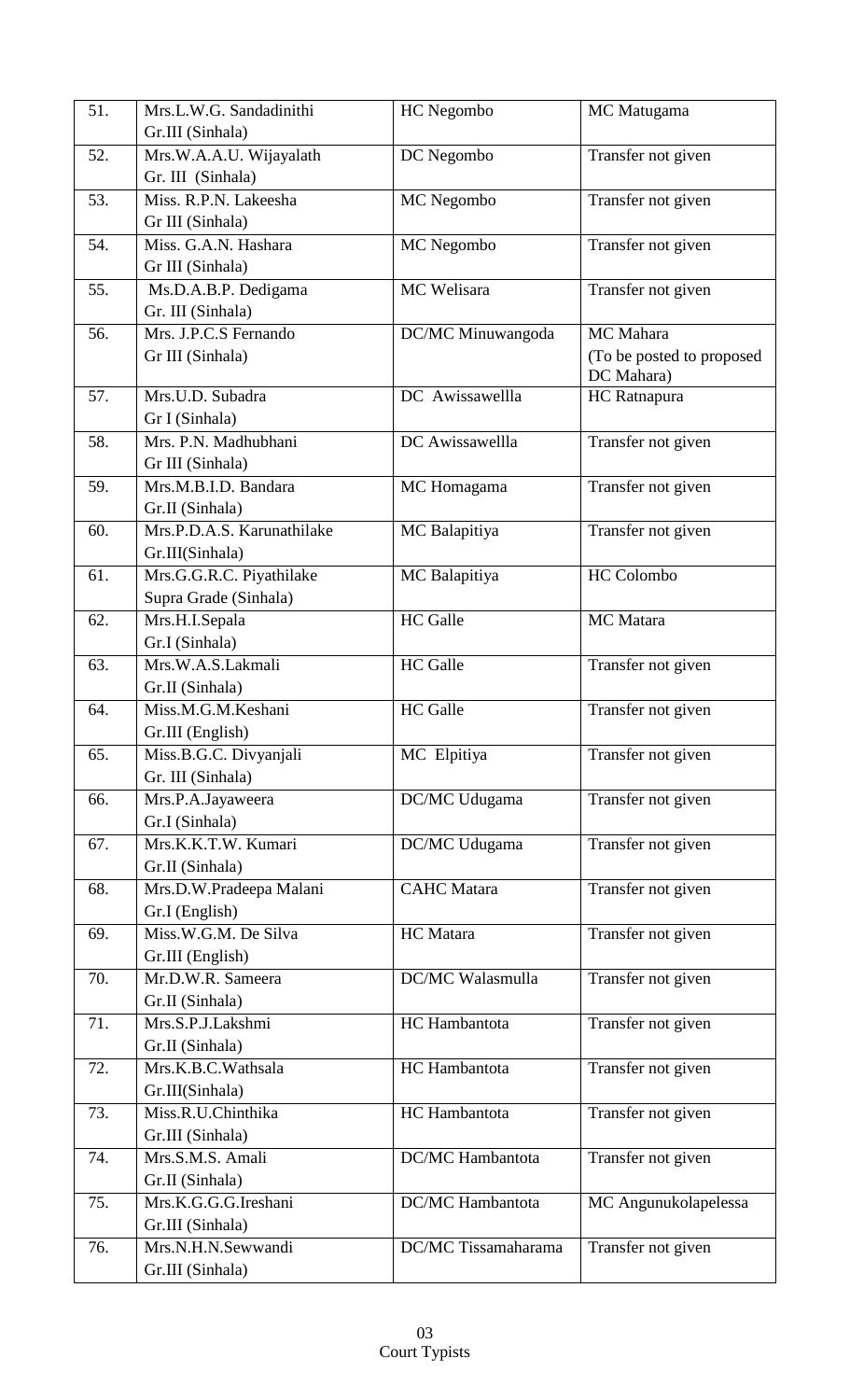| 77.  | Mrs.A.B.Shamen De Silva        | <b>CAHC Kandy</b>      | <b>CAHC</b> Matara          |
|------|--------------------------------|------------------------|-----------------------------|
|      | Gr.I (English)                 |                        |                             |
| 78.  | Mrs.R.G.D.H.Karunathilake      | <b>CAHC Kandy</b>      | Transfer not given          |
|      | Gr.I (English)                 |                        |                             |
| 79.  | Mrs.S.M.A.K. Samarakoon        | DC Kandy               | Transfer not given          |
|      | Supra Grade (Sinhala)          |                        |                             |
| 80.  | Mrs.T.S.R.Peiris               | HC Nuwara Eliya        | Transfer not given          |
|      | Gr.I (English)                 |                        |                             |
| 81.  | Mrs.C.N. Hendeniya             | HC Nuwara Eliya        | <b>CAHC Kandy</b>           |
|      | Gr.III (English)               |                        |                             |
| 82.  | Mrs.T.K.M.S.K. Attanayake      | HC Nuwara Eliya        | MC Galagedara               |
|      | Gr.II (Sinhala)                |                        |                             |
| 83.  | Mrs.G.K Sriyalatha             | DC/MC Theldeniya       | Transfer not given          |
|      | Gr.I (Sinhala)                 |                        |                             |
| 84.  | Miss.A.W.Pavithrika Madushani  | <b>DC/MC</b> Hatton    | HC Panadura                 |
|      | Gr.III (Sinhala)               |                        | (Transfer is deferred until |
|      |                                |                        | further notice)             |
| 85.  | Mrs.M.M.K. Mullegama           | <b>HC</b> Matale       | Transfer not given          |
|      | Supra Grade(Sinhala)           |                        |                             |
| 86.  | Mrs.K.M.S.G.A.P.K.Karunanayake | DC/MC Dambulla         | <b>DC/MC</b> Matale         |
|      | Gr.I (Sinhala)                 |                        |                             |
| 87.  | Mrs.B.G.S.K. Mendis            | MC Galagedara          | MC Kandy                    |
|      | Gr.I (Sinhala)                 |                        | (Transfer is deferred until |
|      |                                |                        | further notice)             |
| 88.  | Mrs.S.R.S.S.Ratnayake          | MC Galagedara          | DC Ratnapura                |
|      | Gr.III (Sinhala)               |                        |                             |
| 89.  | Mrs.G.M.N. Sewwandi            | CAHC Rathnapura        | <b>CAHC Colombo</b>         |
|      | Gr.III (English)               |                        |                             |
| 90.  | Mrs.M.B.S. Hasintha            | HC Ratnapura           | DC/MC Tangalle              |
|      | Gr.II (Sinhala)                |                        |                             |
| 91.  | Miss.H.M.Anurudhika Indiwari   | HC Ratnapura           | Transfer not given          |
|      | Gr.III (Sinhala)               |                        |                             |
| 92.  | Miss.G.K.S. Nisansala          | HC Ratnapura           | DC Avissawella              |
|      | Gr.III (Sinhala)               |                        |                             |
| 93.  | Miss.K.G.P. Chinthadevi        | DC Embilipitiya        | Transfer not given          |
|      | Gr.I (Sinhala)                 |                        |                             |
| 94.  | Miss.M.Nirmala Gangani         | DC Embilipitiya        | Transfer not given          |
|      | Gr.III (Sinhala)               |                        |                             |
| 95.  | Mrs.U.K.Sarangi Madhushika     | MC Embilipitiya        | DC/MC Tangalle              |
|      | Gr.II (Sinhala)                |                        |                             |
| 96.  | Miss.K.G.I. Lakmali            | <b>CAHC</b> Kegalle    | Transfer not given          |
|      | Gr.III (Sinhala)               |                        |                             |
| 97.  | Mrs.H.M.T.D.K. Herath          | HC Kegalle             | Transfer not given          |
|      | Gr.I (English)                 |                        |                             |
| 98.  | Mrs.M.U.S. Sigera              | HC Kegalle             | HC Negombo                  |
|      | Gr.III (Sinhala)               |                        |                             |
| 99.  | Miss. P.H.C. Lakmali           | DC Kegalle             | Transfer not given          |
|      | Gr.III (Sinhala)               |                        |                             |
| 100. | Mrs A.M.V.R.Arampath           | MC Kegalle             | Transfer not given          |
|      | Gr.II (Sinhala)                |                        |                             |
| 101. | Mrs.R.L.D. Dulmini             | <b>CAHC Kurunegala</b> | Transfer not given          |
|      | Gr.III (English)               |                        |                             |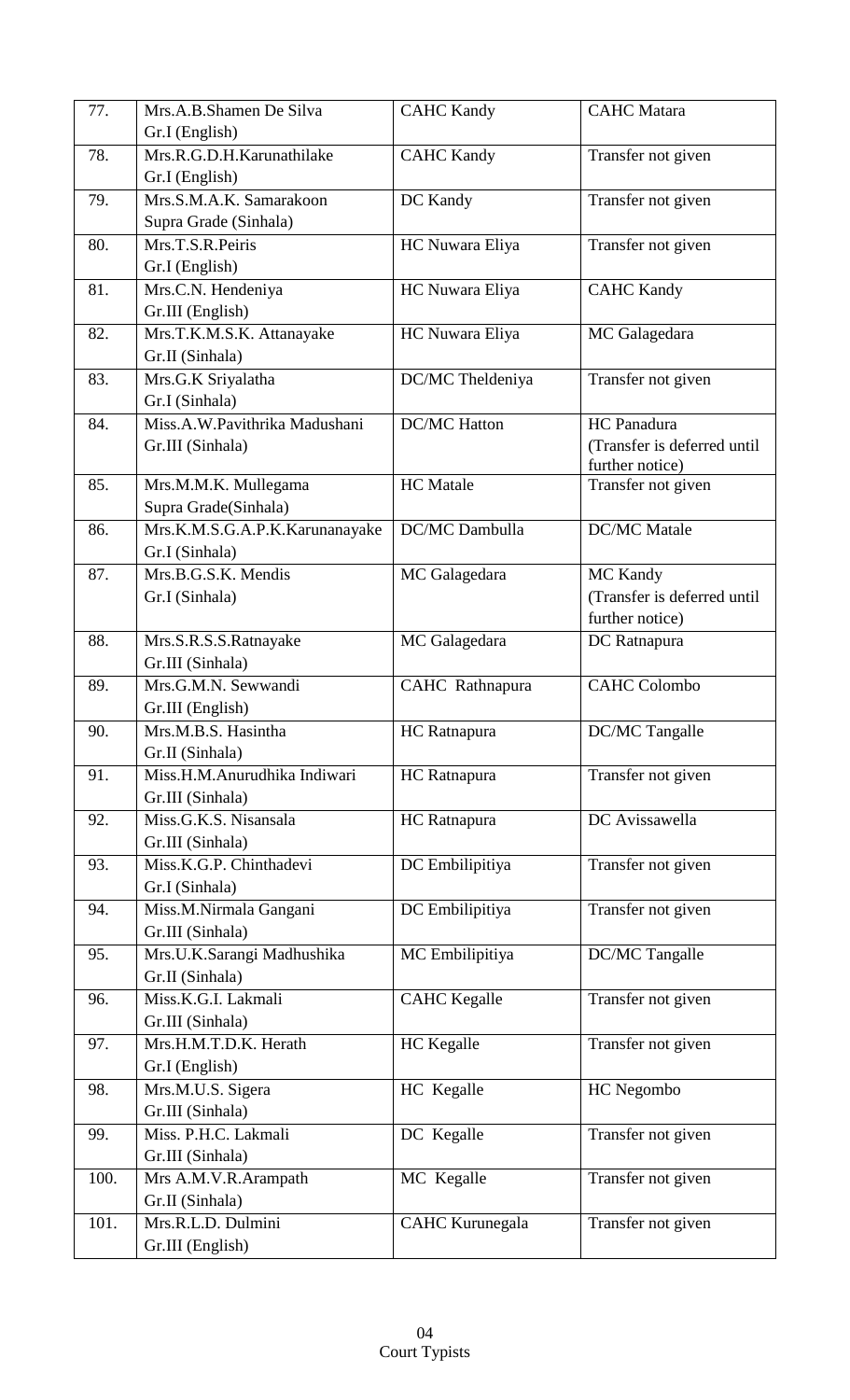| 102. | Miss.M.K.C. Jinadee                       | <b>CAHC Kurunegala</b>   | Transfer not given          |
|------|-------------------------------------------|--------------------------|-----------------------------|
|      | Gr.III (English)                          |                          |                             |
| 103. | Miss. T.K.J. Chathurika                   | HC Kuliyapitiya          | Transfer not given          |
|      | Gr.III (English)                          |                          |                             |
| 104. | Mrs.I.V.A.D.C. Sewwandi                   | MC Kuliyapitiya          | Transfer not given          |
|      | Gr.III (Sinhala)                          |                          |                             |
| 105. | Mrs R.D.R. Sandamali                      | MC Galgamuwa             | Transfer not given          |
|      | Gr.II (Sinhala)                           |                          |                             |
| 106. | Mrs.W.M.P.S.K.Karunathilaka               | DC/MC Nikaweratiya       | Transfer not given          |
|      | Gr.I (Sinhala)                            |                          |                             |
| 107. | Mrs.Y.H.Uditha Indrani                    | <b>HC Chilaw</b>         | DC/MC Marawila              |
|      | Gr.I (Sinhala)                            |                          |                             |
| 108. | Miss.L.N.B. Kalpani                       | <b>HC Chilaw</b>         | <b>CAHC</b> Negombo         |
|      | Gr.III (English)                          |                          |                             |
| 109. | Miss.H.M.Y.P.K.Herath                     | <b>DC/MC Puttalam</b>    | Transfer not given          |
|      | Gr III (Sinhala)                          |                          |                             |
| 110. | Miss J.M.H.S. Buddika                     | <b>HC</b> Puttalam       | Transfer not given          |
|      | Gr III (Sinhala)                          |                          |                             |
| 111. | Mrs.H.M.A.U. Herath                       | <b>HC</b> Puttalam       | HC Badulla                  |
|      | Gr.III (Sinhala)                          |                          | (Transfer is deferred until |
|      |                                           |                          | further notice)             |
| 112. | Mrs.U.N. Sanjeewani                       | DC/MC Marawila           | MC Negombo                  |
|      | Gr.III (Sinhala)                          |                          |                             |
| 113. | Mrs.H.M.G. Sandamali                      | <b>CAHC</b> Anuradhapura | Transfer not given          |
|      | Gr.I (English)                            |                          |                             |
| 114. | Mrs.C.P. Mendis                           | <b>CAHC</b> Anuradhapura | Transfer not given          |
|      | Gr.I (English)                            |                          |                             |
| 115. | Mr.R.M.C.S. Rajapaksa                     | <b>CAHC</b> Anuradhapura | MC Tambuttegama             |
|      | Gr.I (Sinhala)                            |                          |                             |
| 116. | Mrs.P.W. Sunethra                         | HC Anuradhapura          | HC Kurunegala               |
|      | Supra Grade (Sinhala)                     |                          |                             |
| 117. | Miss.W.P.M. Vithanage                     | HC Anuradhapura          | <b>CAHC</b> Avissawella     |
|      | Gr.III(English)                           |                          |                             |
| 118. | Mrs. D.M.L.R. Gunathilaka                 | DC Anuradhapura          | DC/MC Dambulla              |
|      | Gr.II (Sinhala)                           |                          |                             |
| 119. | Mrs.P.B.T.D.Premakanthi                   | MC Anuradhapura          | Transfer not given          |
| 120. | Gr.II (Sinhala)<br>Ms.S.W.M. Sinhabahu    |                          |                             |
|      |                                           | DC/MC Kebithigollewa     | Transfer not given          |
| 121. | Gr.I (Sinhala)<br>Mrs.G.G.A.S. Rupasinghe | DC/MC Kebithigollewa     | Transfer not given          |
|      | Gr.III (Sinhala)                          |                          |                             |
| 122. | Mrs.D.R.L.M.Kumari Ratnayake              | HC Polonnaruwa           | HC Kurunegala               |
|      | Gr.III (Sinhala)                          |                          | (Transfer is deferred until |
|      |                                           |                          | further notice)             |
| 123. | Miss.B.S. Krishnadas                      | DC/MC Polonnaruwa        | <b>DC/MC</b> Matale         |
|      | Gr III (Sinhala)                          |                          | (Transfer is deferred until |
|      |                                           |                          | further notice)             |
| 124. | Mrs.C.S. Rupasinghe                       | MC Tambuttegama          | <b>CAHC</b> Anuradhapura    |
|      | Gr.I (Sinhala)                            |                          |                             |
| 125. | Mrs.D.B.T. Anuradha                       | <b>CAHC Badulla</b>      | Transfer not given          |
|      | Gr.III (English)                          |                          |                             |
| 126. | Mrs.T.D.H.Niroshika                       | HC Badulla               | HC Kegalle                  |
|      | Gr.III (Sinhala)                          |                          |                             |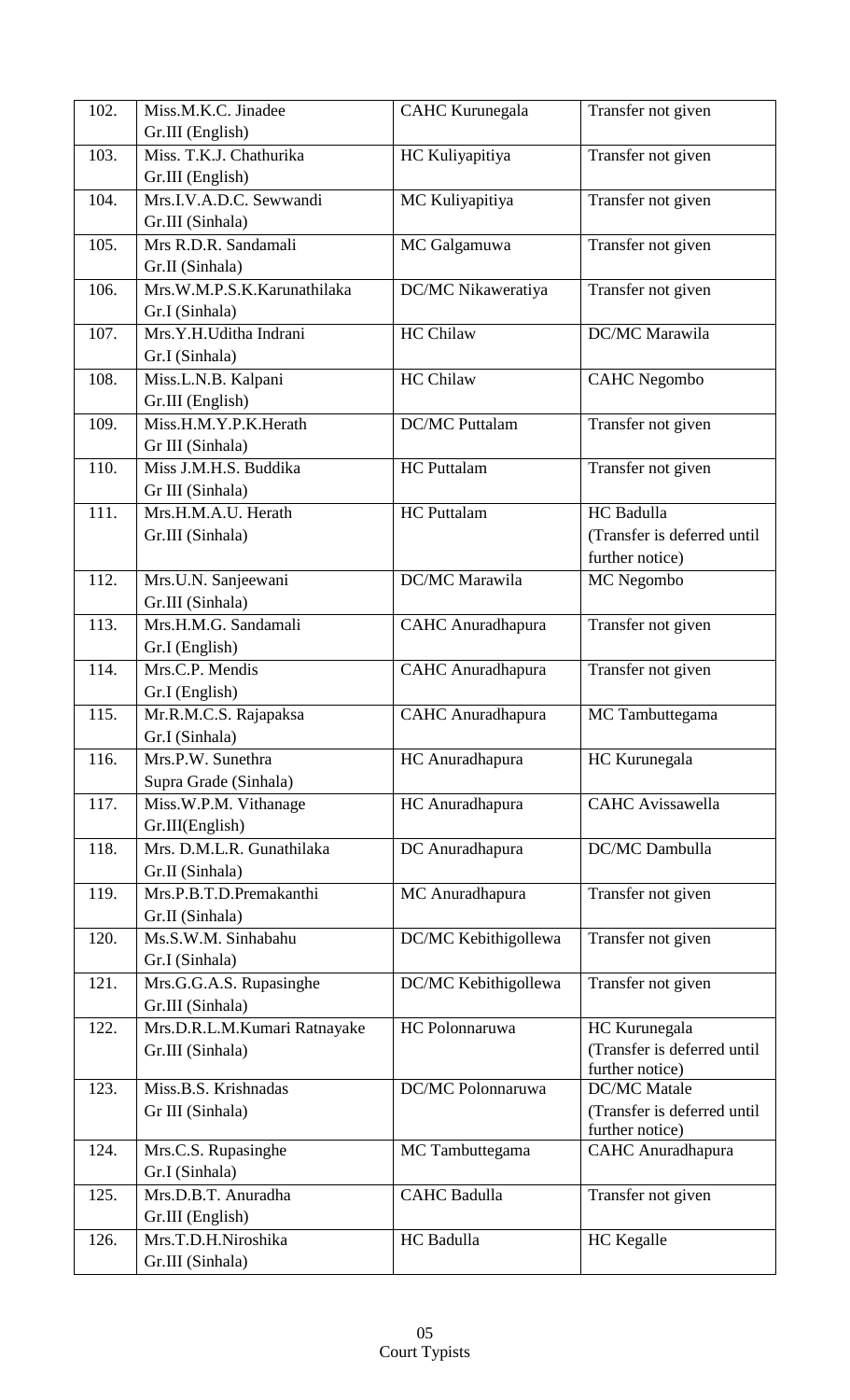| 127. | Miss.S.M.G.Nayanathara    | HC Badulla              | DC Kandy               |
|------|---------------------------|-------------------------|------------------------|
|      | Gr.III (Sinhala)          |                         |                        |
| 128. | Mrs.D.M.T. Maheshika      | HC Badulla              | Transfer not given     |
|      | Gr.III (Sinhala)          |                         |                        |
| 129. | Mrs.L.S.H.P.N. Kumari     | MC Bandarawela          | DC/MC Monaragala       |
|      | Gr.II (Sinhala)           |                         |                        |
| 130. | Mrs.L.R.D.M.A.D.Halpe     | DC Bandarawela          | HC Badulla             |
|      | Gr.I (Sinhala)            |                         |                        |
| 131. | Miss. G.P.G. Lakmali      | HC Monaragala           | MC Embilipitiya        |
|      | Gr III (Sinhala)          |                         |                        |
| 132. | Mrs. A.Sanoji             | HC Monaragala           | <b>HC</b> Galle        |
|      | Gr III (Sinhala)          |                         |                        |
| 133. | Miss.K.G.A.D. Nuwanthi    | DC/MC Monaragala        | MC Galle               |
|      | Gr III (Sinhala)          |                         |                        |
| 134. | Mrs. D.M.I.M. Dissanayake | DC/MC Monaragala        | MC Kandy               |
|      | Gr III (Sinhala)          |                         |                        |
| 135. | Mrs.S.M.K.M. Samarathunga | MC Bibile               | Transfer not given     |
|      | Gr.I (Sinhala)            |                         |                        |
| 136. | Mrs.H.M.R. Damayanthi     | MC Siyambalanduwa       | Transfer not given     |
|      | Gr.III (Sinhala)          |                         |                        |
| 137. | Mrs.M.R.A. Kalyani        | MC Siyambalanduwa       | Transfer not given     |
|      | Gr.III (Sinhala)          |                         |                        |
| 138. | Miss.P.H. Omantha         | HC Ampara               | <b>Court of Appeal</b> |
|      | Gr.III (English)          |                         |                        |
| 139. | Mrs.K.M.M. Karunarathna   | HC Ampara               | Transfer not given     |
|      | Gr.III (Sinhala)          |                         |                        |
| 140. | Mrs.H.C.G. Deepika        | DC/MC Ampara            | Transfer not given     |
|      | Gr.II (Sinhala)           |                         |                        |
| 141. | Mrs.D.B.A.E. Anuruddika   | DC/MC Ampara            | Transfer not given     |
|      | Gr.II (Sinhala)           |                         |                        |
| 142. | Mr.H.V.C.P. Keerthi       | DC/MC Ampara            | HC Kalutara            |
|      | Gr III (Sinhala)          |                         |                        |
| 143. | Mrs.D.G.I.M.Rathnasiri    | DC/MC Dehiattakandiya   | DC Anuradhapura        |
|      | Gr.III (Sinhala)          |                         |                        |
| 144. | Mrs.Razeen Sulfiya        | MC Samanthurai          | <b>MC</b> Trincomalee  |
|      | Gr.III(Tamil)             |                         |                        |
| 145. | Miss.Sarjana Rajamohan    | MC Samanthurai          | DC Jaffna              |
|      | Gr.III(Tamil)             |                         |                        |
| 146. | Mr.S. Jamaldeen           | <b>MC</b> Batticaloa    | MC Samanthurai         |
|      | Gr.I (English)            |                         |                        |
| 147. | Miss.S. Sujeevani         | MC Batticaloa           | Transfer not given     |
|      | Gr.III (Tamil)            |                         |                        |
| 148. | Mrs.M.Quriya              | <b>MC</b> Batticaloa    | Transfer not given     |
|      | Gr.I (Tamil)              |                         |                        |
| 149. | Mrs.V.Samuelraj           | DC/MC Valaichenai       | Transfer not given     |
|      | Gr.I (Tamil)              |                         |                        |
| 150. | Mrs. A.M.H.K. Adhikari    | <b>CAHC Trincomalee</b> | Transfer not given     |
|      | Gr. III                   |                         |                        |
| 151. | Mrs. S. Thanupa           | <b>CAHC Trincomalee</b> | Transfer not given     |
|      | Gr. III                   |                         |                        |
| 152. | Mrs.M.N.F. Rifasa         | <b>HC</b> Trincomalee   | Transfer not given     |
|      | Gr.III (Tamil)            |                         |                        |